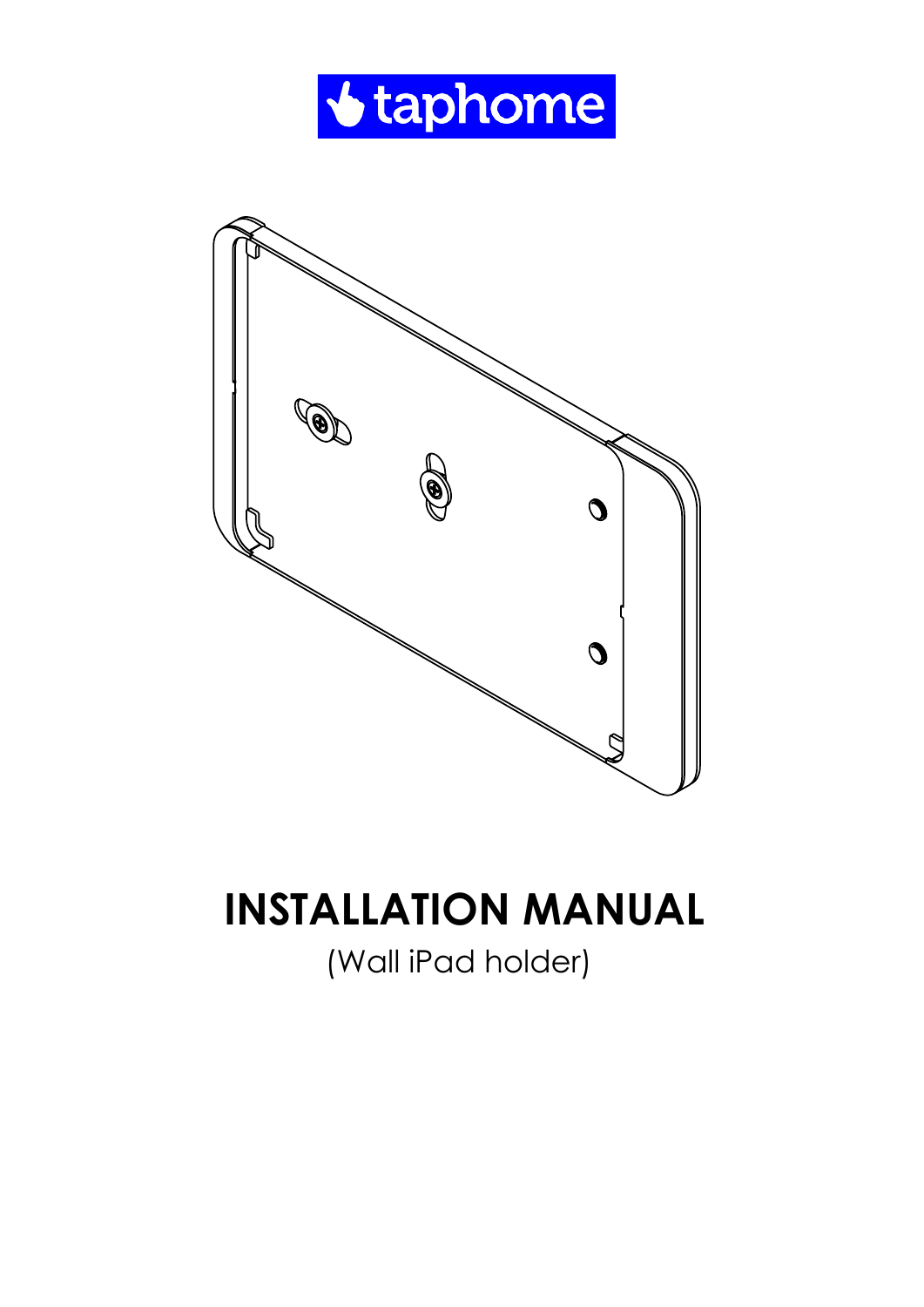## **PACKAGE CONTENTS**

|   | Name of part              | Number of<br>pieces |
|---|---------------------------|---------------------|
|   | Wall iPad holder          |                     |
|   | Dowel DuoPower 5mm x 25mm |                     |
| 3 | Screw TN 3,5mm x 35mm     |                     |
|   | Pressure cap              |                     |
|   | Direct socket             |                     |



1) Wall iPad holder



2) Dowel DuoPower 5mm x 25mm



3) Screw TN 3,5mm x 35mm



4) Pressure cap



5)Direct socket

## **RECOMMENDED INSTALATION BOXES**

1) Plasterboards installation



KOPOS KPL 64-50/2LD\_NA

2) Concealed installation



153x98x70 OL 10003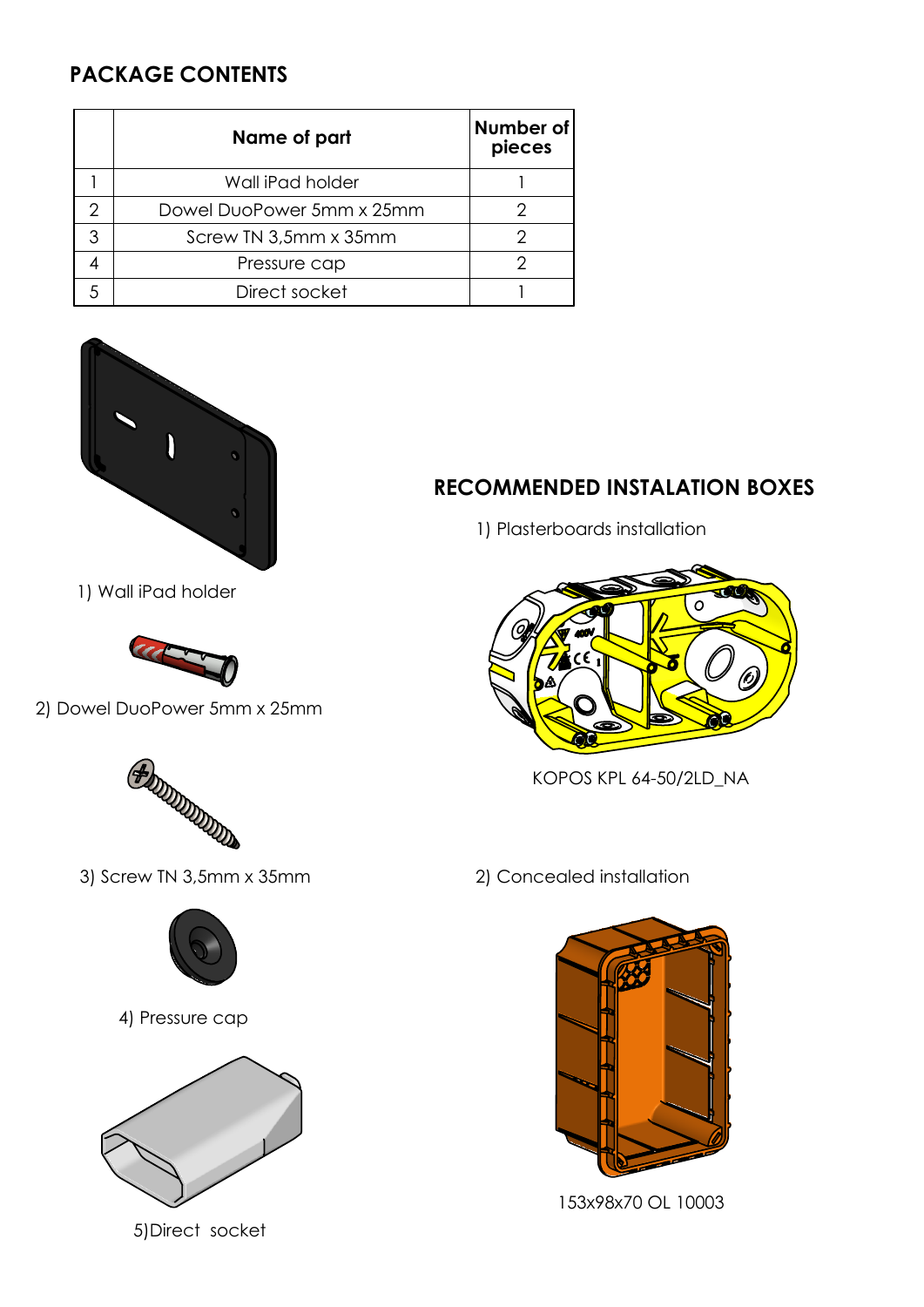

Installation boxes with a central partition need to be adjusted before installation. The center bulkhead and also the posts must be cut out to avoid collision with the direct socket (5) adne the iPad adapter.



Storage method for the direct socket and adapter in the<br>plasterboard installation box.



Storage method for the direct socket and adapter in the concealed installation box.



**As the body of the iPad holder is made of anodized aluminum, care must by taken to ensure that the live parts of the electrical installation DO NOT touch its construction under any circumstances. Installation of the direct socket must be carried out by an authorized person!**